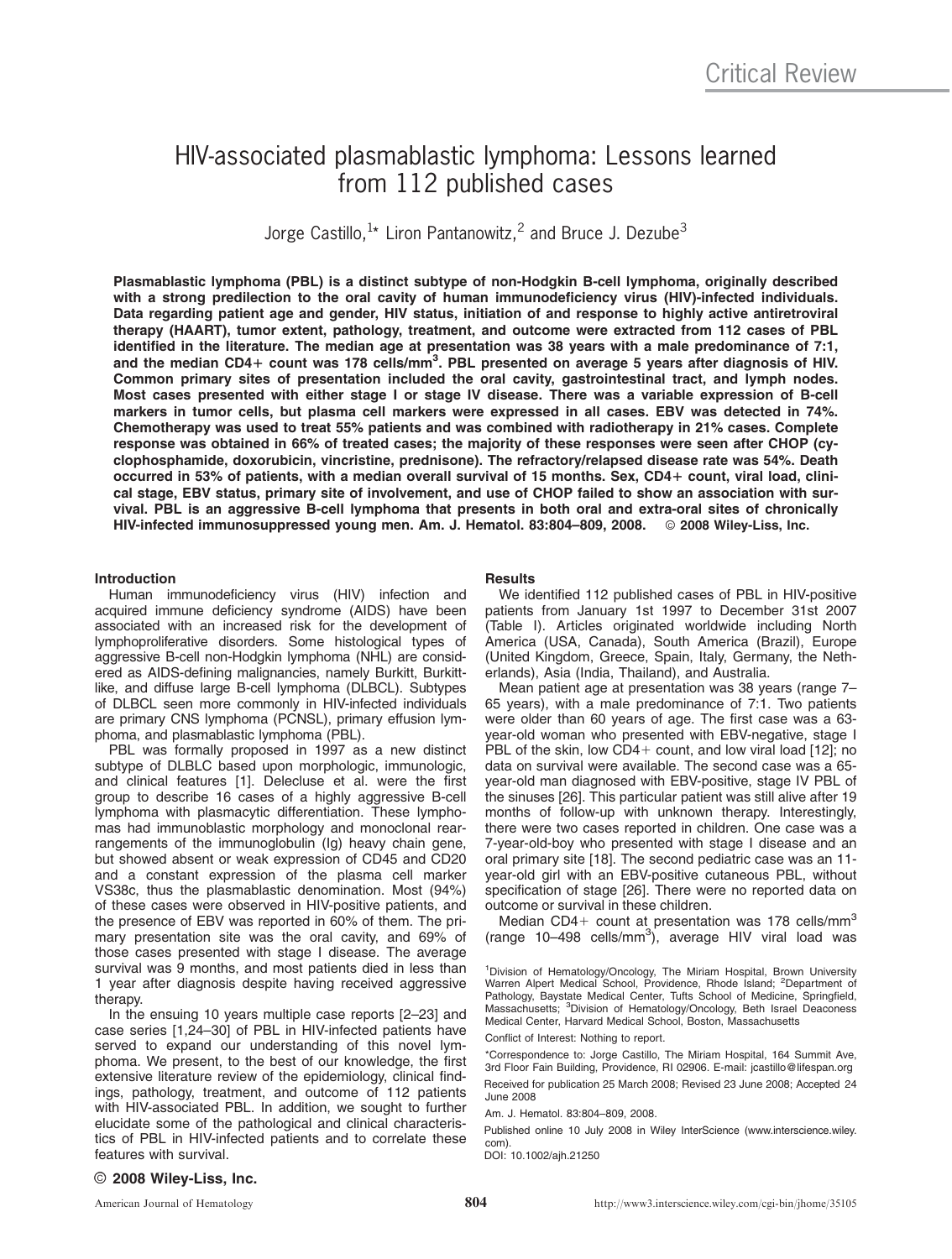TABLE I. Demographics, HIV Status, and Antiretroviral Therapy of Patients with HIV-Associated PBL

|                                        | Ν          | $\%$ |
|----------------------------------------|------------|------|
| Age $(n = 112)$                        |            |      |
| Median (years)                         | 38         |      |
| Range (years)                          | $7 - 65$   |      |
| Sex ( $n = 107$ )                      |            |      |
| Male                                   | 94         | 88   |
| Female                                 | 13         | 12   |
| CD4 count ( $n = 28$ )                 |            |      |
| Median (cells/mm <sup>3</sup> )        | 178        |      |
| Range (cells/mm <sup>3</sup> )         | $10 - 498$ |      |
| Duration of HIV infection ( $n = 18$ ) |            |      |
| Median (years)                         | 5          |      |
| Range (years)                          | $0 - 20$   |      |
| HAART $(n = 25)$                       |            |      |
| <b>Before</b>                          | 16         | 64   |
| Concurrent                             | 6          | 24   |
| After                                  | 3          | 12   |

HIV, human immunodeficiency virus; HAART, highly-active antiretroviral therapy.

TABLE II. Pathological Features of HIV-Associated PBL

|                                   | Positive/total<br>tested cases | $\frac{1}{2}$ |
|-----------------------------------|--------------------------------|---------------|
| Immunophenotype $(n = 112)$       |                                |               |
| CD45 (Leukocyte common antigen)   | 17/59                          | 29            |
| CD79a (Pan-B-cell marker)         | 6/42                           | 14            |
| CD20 (B-cell marker)              | 2/74                           | 3             |
| CD38 (Plasma cell marker)         | 11/11                          | 100           |
| VS38c (Plasma cell marker)        | 36/36                          | 100           |
| CD138 (Plasma cell marker)        | 37/44                          | 84            |
| MUM1 (Plasma cell marker)         | 27/27                          | 100           |
| CD56 (NK-cell marker)             | 2/8                            | 25            |
| EMA (Epithelial membrane antigen) | 8/10                           | 80            |
| EBV detection ( $n = 107$ )       |                                |               |
| <b>EBV-positivity</b>             | 79/107                         | 74            |
| Southern blotting                 | 2/2                            | 100           |
| <b>PCR</b>                        | 9/11                           | 82            |
| EBER/ISH                          | 69/88                          | 78            |
| $LMP-1$                           | 5/13                           | 38            |
| Serology                          | 3/3                            | 100           |

EBV, Epstein-Barr virus; EBER/ISH, EBV-encoded RNA in situhybridization; PCR, polymerase chain reaction; LMP-1, latent membrane protein-1.

86,884 copies/mL (range, undetectable to more than 750,000 copies/mL), and the average duration of HIV infection prior to PBL diagnosis was 5 years (range 0–20 years). In five cases, PBL was the presenting manifestation of HIV infection. Regarding the use of highly active antiretroviral therapy (HAART), data were available for 30 patients. Twenty-five patients (83%) received HAART at some point during the treatment of their lymphoma. The response to HAART was reported in 11 cases. A good response to HAART was reported in 10 cases; in which nine patients were reported to be alive at the time of publication. Only one patient was reported to have no response to HAART, and he died of an overwhelming infection 1 month after PBL diagnosis [21].

The collective pathological features of PBL are summarized in Table II. Plasma cell markers were expressed uniTABLE III. Lymphoma and Therapy-Related Characteristics of Patients with HIV-Associated PBL

|                                             | N              | $\%$ |
|---------------------------------------------|----------------|------|
| Ann arbor stage ( $n = 85$ )                |                |      |
| ı                                           | 49             | 58   |
| $\mathsf{II}$                               | 2              | 2    |
| Ш                                           | 0              | 0    |
| IV                                          | 34             | 40   |
| Primary lymphoma site ( $n = 112$ )         |                |      |
| Oral                                        | 65             | 58   |
| Gastrointestinal tract                      | 14             | 13   |
| Lymph nodes                                 | $\overline{7}$ | 6    |
| Other extranodal nonoral sites <sup>a</sup> | 26             | 23   |
| Therapy ( $n = 53$ )                        |                |      |
| CHOP alone                                  | 16             | 30   |
| Other chemotherapy regimens                 | 13             | 25   |
| Chemoradiotherapy (including CHOP)          | 11             | 21   |
| Other therapies <sup>b</sup>                | $\overline{7}$ | 13   |
| No therapy                                  | 6              | 11   |
| Outcome ( $n = 55$ )                        |                |      |
| Alive                                       | 26             | 47   |
| Dead                                        | 29             | 53   |
| Response ( $n = 35$ )                       |                |      |
| <b>CR</b>                                   | 23             | 66   |
| <b>PR</b>                                   | 2              | 6    |
| <b>PD</b>                                   | 10             | 29   |
|                                             |                |      |

CHOP, Cyclophosphamide, doxorubicin, vincristine, and prednisone; CR, complete response; PR, partial response; PD, progressive disease.

a Includes nasal/paranasal, skin, anal canal, soft tissue, bone and bone marrow, gonads, CNS, and mediastinum.

**b** Includes radiotherapy alone, steroids, and intrathecal methotrexate alone.

versally, whereas LCA and B-cell markers were expressed variably; CD20 was expressed in 2% of the cases and CD45 expression was identified in 29%. The proliferation index was high and ranged from 50 to 100%. EBV positivity was observed in 74% of the cases; the presence of EBV was detected by means of in situ hybridization and/or polymerase chain reaction (PCR) in more than 90% of the cases. Most of the cases (98%) presented with either stage I or stage IV disease (Table III). Oral primary sites accounted for 58% of the cases, and nonoral primary sites accounted for 42%; gastrointestinal tract, skin, and lymph nodes were the most commonly affected nonoral sites. Virtually, all cases presented with a mass-forming lesion. International Prognostic Index (IPI) or age-adjusted IPI scores were available only in five cases and did not allow for further analysis.

CHOP (cyclophosphamide, doxorubicin, vincristine, and prednisone) was the most commonly used therapeutic regimen (30%). Other chemotherapy regimens were used in 25% of the cases and included EPOCH (etoposide, doxorubicin, vincristine, cyclophosphamide, prednisone) and CODOX-M/IVAC (cyclophosphamide, vincristine, doxorubicin, methotrexate, ifosfamide, etoposide, cytarabine). Radiotherapy alone or in combination with cytotoxic chemotherapy was used in 29% of the cases. CNS prophylaxis with intrathecal methotrexate was reported in 9% of cases. Stage I patients were treated with chemotherapy in 54%, chemoradiotherapy in 27%, radiotherapy alone in 8%, and no therapy was given to 12% of the cases. Patients who presented with stage IV PBL received chemotherapy in 77% and chemoradiotherapy in 23% of the cases.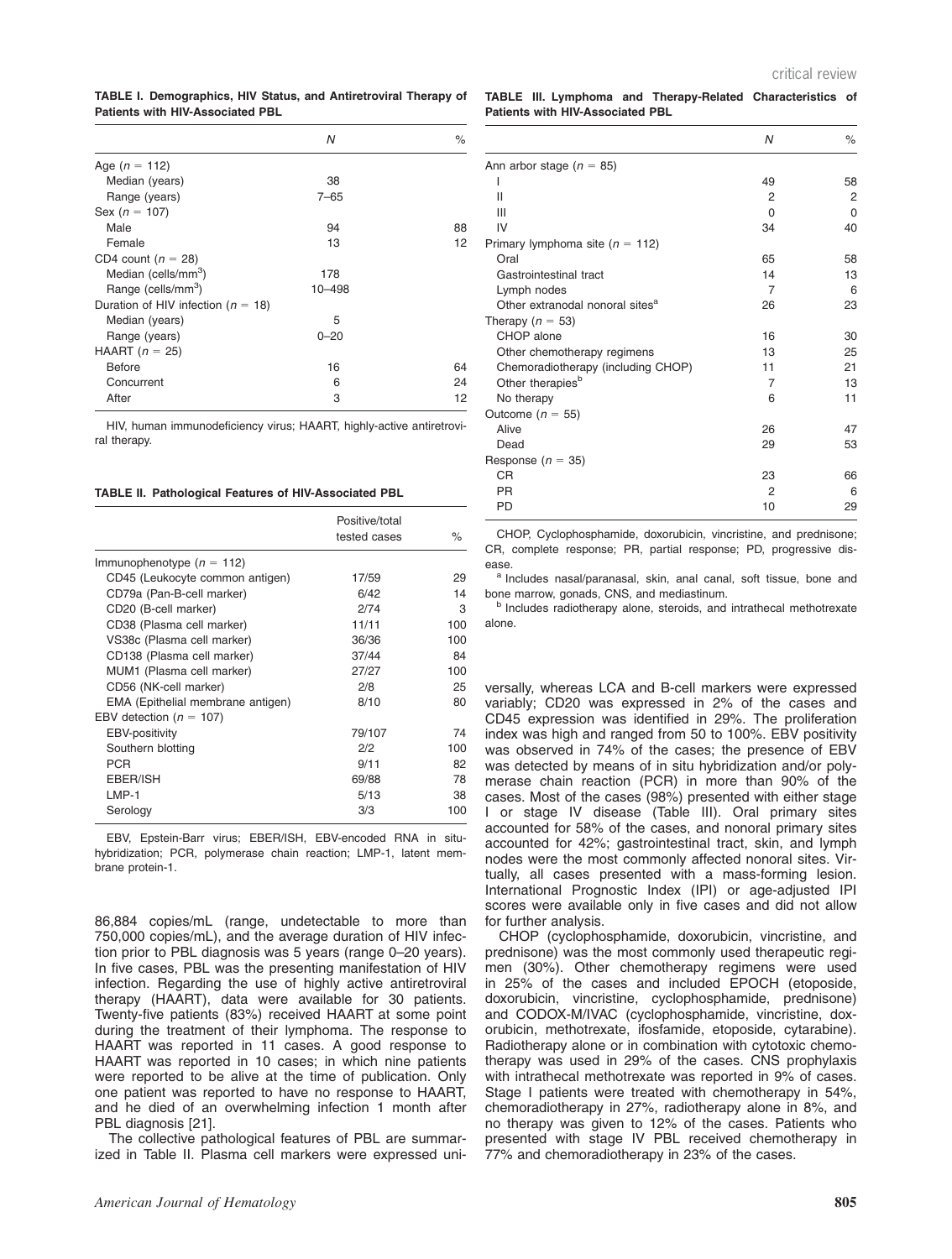#### critical review

Response to therapy was reported in 35 patients, and 23 patients (66%) achieved a complete response to initial therapy. Despite this apparently good initial response, primary progressive disease was reported in 29% of cases, and the relapse rate was observed in 25% of the remaining cases. Finally, 53% of patients died, and 47% were alive with a median overall survival of 15 months from lymphoma diagnosis. Data on cause of death were available for 17 patients; the vast majority of these cases died from lymphoma (82%). Other causes of death were AIDS (12%) and sepsis (6%).

Sex,  $CD4+$  count, viral load, use of CHOP, EBV status, primary site of involvement, and clinical stage failed to show an association with survival using log-rank tests with two-sided P-values (see Fig. 1).

#### **Discussion**

DLBCL is the most common type of B-cell lymphoma and accounts for 41% of the cases of NHL [31]. There are several morphologic variants of DLBCL including centroblastic, immunoblastic, anaplastic, T-cell/histiocyte rich, and PBL [31]. The spectrum of DLBCL with plasmablastic features has widened to include subtypes, such as PBL of oral mucosa type, PBL with plasmacytic differentiation, classic PEL, extracavitary/solid PEL or HHV8-associated DLBCL, and ALK-positive DLBCL [32,33]. PBL is a distinct subtype of DLBCL, that is, characterized by an immunoblastic and/ or plasmablastic morphology, Ig heavy chain gene rearrangement, and consistent expression of plasma cell antigens (see Fig. 2). In our review, 100% of the published cases expressed plasma cell markers, whereas only 2% expressed CD20.

DLBCL accounts for 10–20% of pediatric lymphomas. Pediatric lymphomas differ somewhat from their adult DLBCL counterparts in that they show high expression of c-myc, low expression of bcl-2, and an increased frequency of a germinal center-like phenotype. These biological differences may bear potential therapeutic implications in pediatric lymphomas [34]. Although data on PBL in children are limited, this review did identify the occurrence of HIV-associated PBL in two young patients. Unfortunately, our study did not allow for survival analysis in this pediatric population.

It has been proposed that PBL of oral mucosa type should be renamed to simply PBL [22,23]. This review confirms that PBL is increasingly being reported in nonoral sites. The initial sparse identification of PBL in extra-oral sites could be related to the difficulty in diagnosing these unique lymphomas [35], given the absence of CD45 and Bcell expression that occurs in many of these lymphomas. The morphological differential diagnosis includes poorly differentiated carcinoma, lymphoblastic lymphoma, anaplastic plasmacytoma, plasmablastic variant of Burkitt's lymphoma, blastoid variant of mantle cell lymphoma, and undifferentiated neoplasms [30]. The most common nonoral sites include nasal and paranasal regions, gastrointestinal tract, skin and soft tissue, and lymph nodes. In our study, overall survival was not significantly associated with either primary site (oral vs. extra-oral) or EBV status suggesting that PBL pathogenesis and clinical behavior are likely unrelated to the primary site of presentation. These findings support the motion of revising the current WHO nomenclature; this would facilitate classification and further clinical and therapeutic research efforts.

EBV has been associated with a variety of B-cell lymphoproliferative disorders, such as PCNSL, endemic Burkitt lymphoma, NK/T-cell lymphoma of nasal type, and Hodgkin lymphoma. EBV also seems to be strongly associated with HIV-associated PBL; our series reports the presence of EBV in 74% of published cases. Furthermore, early clinical



Figure 1. HIV-associated plasmablastic lymphoma Kaplan-Meier survival estimates according to (A) primary site of involvement, (B) clinical stage, and (C) EBV status.

studies showed promising results using EBV-directed therapy in patients with HIV-associated lymphomas with highdose zidovudine, interleukin 2, and ganciclovir [36,37]. Several investigators have challenged the association between PBL and HHV8. Goedhals et al. [38] reported that only 1 out of 8 cases, that were negative by immunohistochemical analysis with HHV8 latent nuclear antigen-1, was positive for HHV8 by PCR. Similarly, Carbone et al. [39] reported a complete absence of HHV8 infection in nine cases of PBL, as documented by both immunohistochemistry and DNA-PCR studies. Extracavitary (solid) PEL (without effusion) is an HHV8-positive subtype of DLBCL with similar plasmablastic morphology, immunophenotype (i.e., frequent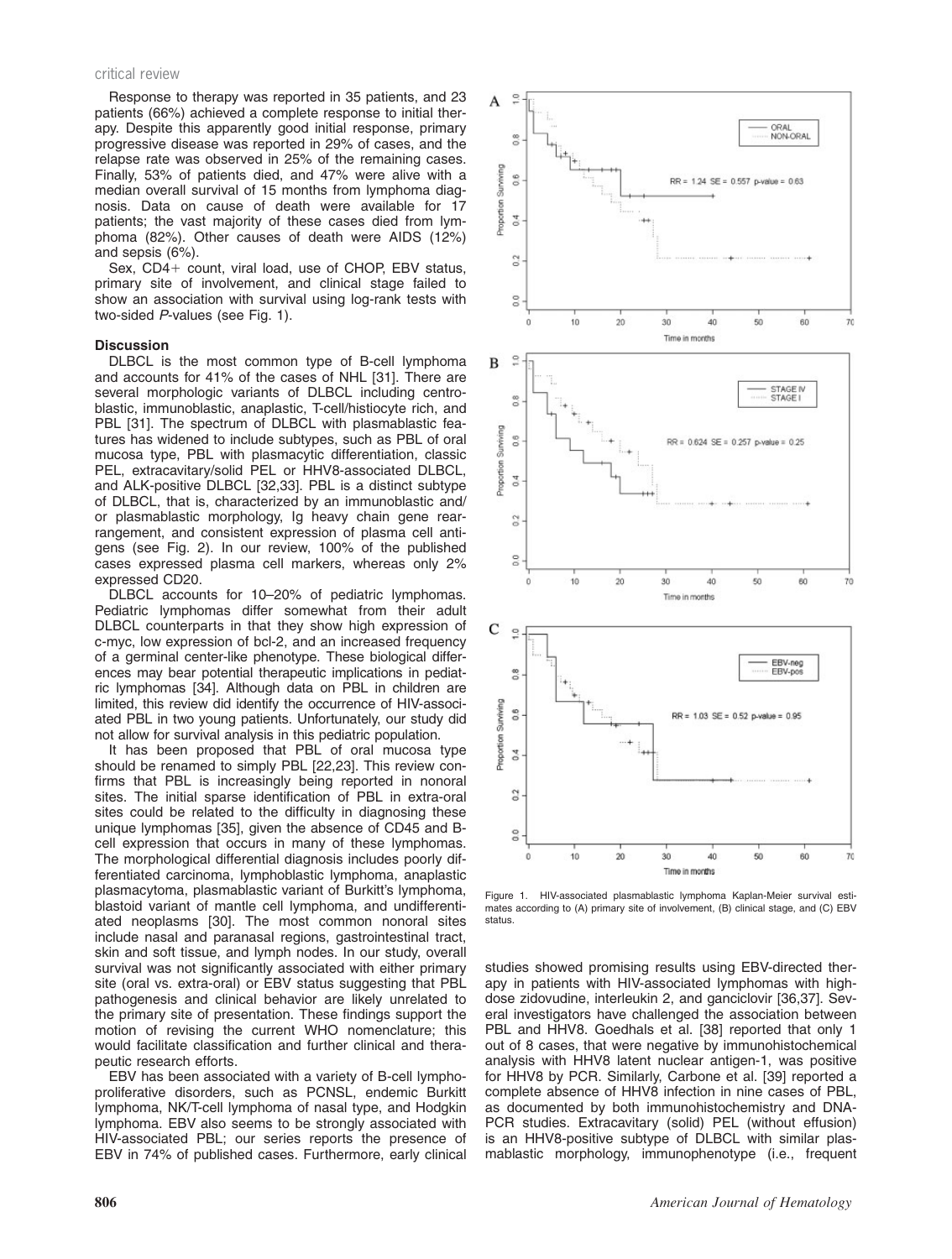

Figure 2. Top left: High grade lymphoma comprised of plasmablasts with prominent nucleoli (H&E stain). Top right: Lymphoma cells are negative for the B-cell marker CD20. Middle left: Lymphoma cells are immunoreactive for the plasma cell marker CD138. Middle right: Lymphoma cells demonstrate MUM-1 staining. Bottom left: Mib-1 staining shows a very high proliferation rate in tumor cells. Bottom right: EBER in-situ is positive in lymphoma cells. (Reproduced with permission from Pantanowitz et al. HIV & AIDS Review 2007;7:29–32). [Color figure can be viewed in the online issue, which is available at www.interscience.wiley.com.]

plasma cell marker immunoreactivity), and high proliferation index to PBL [40]. Further investigation is needed to clarify the role, if any, and diagnostic utility of HHV8 in PBL.

PBL cases have been reported both in immunocompetent individuals [24,41] and in immunosuppressed patients in the post-transplant setting [42]. Nevertheless, the vast majority of PBL cases are seen in patients with chronic HIV infection and low CD4 cell counts. HAART is of value not only to treat but also to prevent the incidence of specific lymphoma subtypes (i.e., PCNSL). The antilymphoma effect of HAART is associated with an improvement in the degree of host immunodeficiency. In this study, the use of HAART was reported in 22% of the cases and the response to HAART in 10%. Despite this fact, almost all

cases (90%) of HIV-associated PBL that responded well to HAART were still alive at the time of publication. The role of immunosuppression and HAART itself in PBL lymphomagenesis needs to be further elucidated.

The study population in this review showed a marked dichotomy with regard to clinical staging; 98% of the patients were deemed either stage I or IV. In our analysis, the overall survival of these two stages did not statistically differ. Several reasons that may account for this unexpected finding include: (1) differences in treatment between these two stages (e.g., a more aggressive and effective treatment of stage IV disease may offset its inherently worse prognosis than stage I disease), (2) inaccuracy in diagnosing or staging of PBL, (3) biological aggressiveness of lymphomas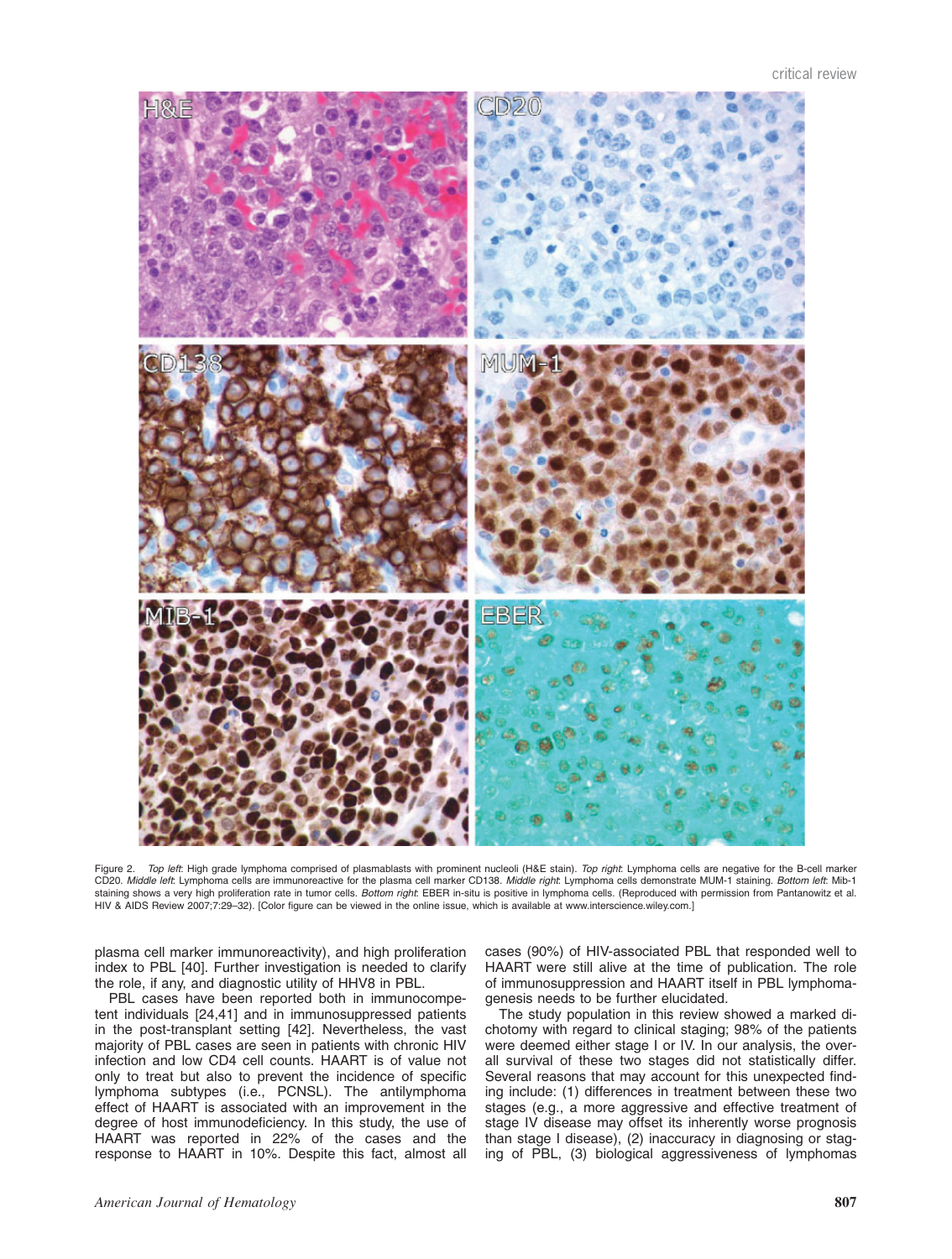#### critical review

with plasmablastic morphology [43], (4) similarities of PBL with plasma cell myeloma [44] (e.g., myeloma staging and therapy differ greatly from those of lymphoma), (5) the retrospective nature and limitations of our data, and (6) inadequate reporting of survival in the analyzed articles. Because of these shortcomings, HIV-associated PBL cases should be followed prospectively to observe the outcome of these patients in the HAART era.

CHOP was the most commonly used regimen but, given the high proliferation index of PBL and its aggressive blastic appearance, more intensive regimens like CODOX-M/ IVAC were used in some series. We speculate that the plasmacytic differentiation may have accounted for the refractoriness to treatment and the increased relapse rates. Given that plasma cells are inherently resistant to chemotherapy, agents directed toward treating multiple myeloma could potentially be of value in PBL. Although there may be no role for rituximab in CD20-negative PBL, it may have potential in those PBL cases with weak CD20 expression. Autologous stem cell transplantation (SCT) in the management of HIV-associated lymphomas has shown to be feasible and effective [45,46], but its role in HIV-associated PBL is unclear. In fact, DLBCL with plasmablastic differentiation have shown to be resistant to standard chemotherapy and even SCT [43]. As mentioned earlier, PBL can be observed as a complication of SCT. In our report, only two patients were treated with autologous SCT. One case was a 36 year-old man with hemophilia A, who acquired HIV through a blood transfusion [8]. This patient died of PBL 14 months after the diagnosis. The second case is a 36-year-old man who relapsed after CHOP regimen [30]. This patient was alive 25 months after diagnosis. There are no data on allogeneic SCT in HIV-associated PBL.

Longer survival times in patients with PBL are being reported in the literature [13,15] and the good outcome in these cases have been attributed to response to HAART, the patient's inherent immunological status, improved supportive care (i.e., antibiotic prophylaxis and growth factors), and improved delivery of chemotherapy. The average survival time for our study group was 15 months. No demographic, immunological, pathological, or lymphoma-related factors were associated with prolonged survival in HIVassociated PBL. As a result, based upon these limited retrospective data, we were unable to identify any specific predictive factors to support a novel staging system for PBL. IPI scores have shown to be a reliable prognostic tool in HIV-associated lymphomas [47]. Unfortunately, very few cases were available for analysis based on this prognostic factor. Given the limitations of our retrospectively accumulated data, prospective studies are needed to further elucidate pathogenetic mechanisms, prognostic factors, and therapeutic options for this rare but hard-to-treat HIV-associated lymphoproliferative disorder.

## Conclusion

HIV-associated PBL tends to affect young men with  $CD4+$  counts less than 200 cells/mm<sup>3</sup>. The consistent presence of plasma cell markers and frequent absence of B-cell markers are key pathologic features of this entity. The association of PBL with EBV is higher than that with HHV8. Despite a good initial response to therapy, the rate of recurrence is high, and the prognosis remains poorer than that of other DLBCL subtypes. Patient's sex, lymphoma stage, CD4+ count, viral load, EBV status, primary site of involvement seems, and use of CHOP do not appear to predict survival in HIV-associated PBL. Newer potential therapeutic approaches for PBL might include EBV-directed therapies, higher intensity therapies given its high proliferation index, and therapies borrowed from the plasma cell

myeloma field given the plasmacytic differentiation of PBL. Further basic and translational research is anticipated.

Finally, our data support the need to revise the current WHO classification and the renaming of these malignancies to include both oral and nonoral PBL as a morphologically, immunophenotypically, and clinically distinct subgroup of DLBCL.

## Materials and Methods

We conducted an extensive literature search looking for case reports and case series using Pubmed/MEDLINE. The keywords "HIV," "AIDS," and ''PBL'' were used. Cases of plasmablastic microlymphoma, an emerging phenomenon described in HIV-infected patients often with preexistent multicentric Castleman disease, were excluded from this study. HHV8-positive PBL cases were also excluded from the analysis as great controversy in the present literature exists as to the role of this oncovirus in PBL pathogenesis [38,39,48–51]. Unpublished data and cases reported in abstract form only were also excluded.

Data were gathered and tabulated regarding the following 17 variables: country of reference, year of reference, number of cases per article, patient age and gender, CD4+ T-cell count at diagnosis, initiation of HAART with regard to the diagnosis of PBL, duration of HIV infection or AIDS diagnosis before PBL diagnosis, lymphoma immunophenotype, EBV status, primary site of lymphoma presentation, Ann Arbor clinical stage, IPI score, type of therapeutic regimen, response to therapy, final outcome, and survival time in months. Clinicopathological characteristics are reported using descriptive analysis. Survival analyses by sex, stage, CD4+ count, viral load, EBV status, primary site of involvement, and use of CHOP were performed using Kaplan-Meier survival curves and Cox proportional-hazards regression. All reported P-values are two-sided.

# **References**

- 1. Delecluse HJ, Anagnostopoulos I, Dallenbach F, et al. Plasmablastic lymphomas of the oral cavity: A new entity associated with the human immunodeficiency virus infection. Blood 1997;89:1413–1420.
- 2. Armstrong R, Bradrick J, Liu YC. Spontaneous regression of an HIV-associated plasmablastic lymphoma in the oral cavity: A case report. J Oral Maxillofac Surg 2007;65:1361–1364.
- 3. Assanasen T, Wannakrairot P, Keelawat S, et al. Extranodal malignant lymphoma of the upper aerodigestive tract: Prevalence of Epstien-Barr virus (EBV) infection in King Chulalongkorn Memorial Hospital. J Med Assoc Thai 2005;88 (Suppl 4):S266–S273.
- 4. Borrero JJ, Pujol E, Perez S, et al. Plasmablastic lymphoma of the oral cavity and jaws. AIDS 2002;16:1979–1980.
- 5. Brown RS, Campbell C, Lishman SC, et al. Plasmablastic lymphoma: A new subcategory of human immunodeficiency virus-related non-Hodgkin's lymphoma. Clin Oncol (R Coll Radiol) 1998;10:327–329.
- 6. Brown RS, Power DA, Spittle HF, et al. Absence of immunohistochemical evidence for human herpesvirus 8 (HHV8) in oral cavity plasmablastic lymphoma in an HIV-positive man. Clin Oncol (R Coll Radiol) 2000;12:194.
- 7. Chen YB, Yu H, Gillani A, et al. AIDS-associated plasmablastic lymphoma presenting at the insertion site of a peritoneal dialysis catheter. J Clin Oncol 2007;25:3176–3178.
- 8. Dawson MA, Schwarer AP, McLean C, et al. AIDS-related plasmablastic lymphoma of the oral cavity associated with an IGH/MYC translocation–treatment with autologous stem-cell transplantation in a patient with severe haemophilia-A. Haematologica 2007;92:e11–e12.
- 9. Desai RS, Vanaki SS, Puranik RS, et al. Plasmablastic lymphoma presenting as a gingival growth in a previously undiagnosed HIV-positive patient: A case report. J Oral Maxillofac Surg 2007;65:1358–1361.
- 10. Flaitz CM, Nichols CM, Walling DM, et al. Plasmablastic lymphoma: An HIVassociated entity with primary oral manifestations. Oral Oncol 2002;38:96– 102.
- 11. Hausermann P, Khanna N, Buess M, et al. Cutaneous plasmablastic lymphoma in an HIV-positive male: An unrecognized cutaneous manifestation. Dermatology 2004;208:287–290.
- 12. Jordan LB, Lessells AM, Goodlad JR. Plasmablastic lymphoma arising at a cutaneous site. Histopathology 2005;46:113–115.
- 13. Lester R, Li C, Phillips P, et al. Improved outcome of human immunodeficiency virus-associated plasmablastic lymphoma of the oral cavity in the era of highly active antiretroviral therapy: A report of two cases. Leuk Lymphoma 2004;45:1881–1885.
- 14. Lin Y, Rodrigues GD, Turner JF, et al. Plasmablastic lymphoma of the lung: Report of a unique case and review of the literature. Arch Pathol Lab Med 2001;125:282–285.
- 15. Panos G, Karveli EA, Nikolatou O, et al. Prolonged survival of an HIV-infected patient with plasmablastic lymphoma of the oral cavity. Am J Hematol 2007;82:761–765.